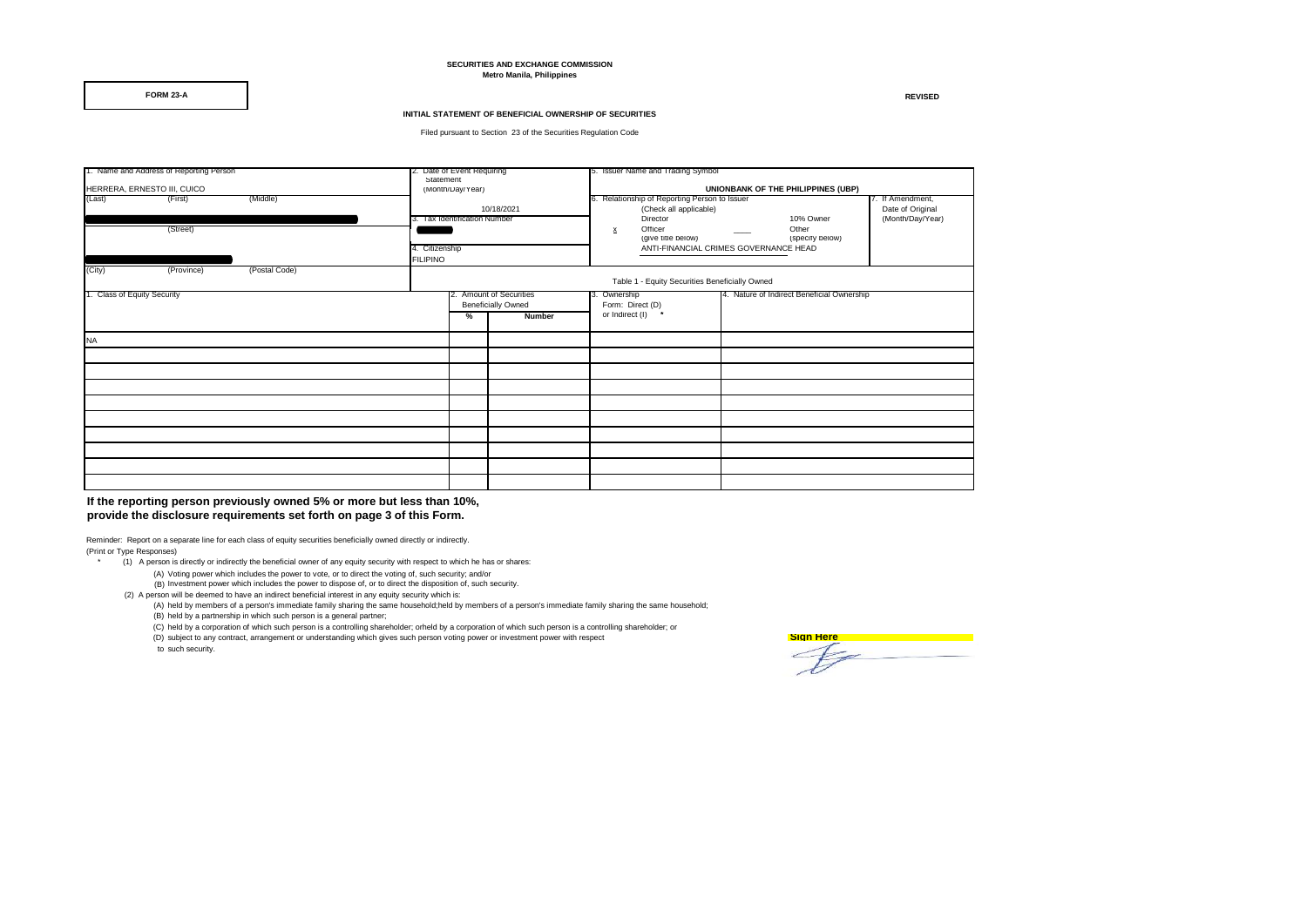## **FORM 23-A** (continued) Table II - Derivative Securities Beneficially Owned (e.g., warrants, options, convertible securities)

| . Derivative Security | 2. Date Exercisable |            | 3. Title and Amount of Equity Securities |           | 4. Conversion | 5. Ownership   | Nature of Indirect          |
|-----------------------|---------------------|------------|------------------------------------------|-----------|---------------|----------------|-----------------------------|
|                       | and Expiration Date |            | Underlying the Derivative Security       |           | or Exercise   | Form of        | <b>Beneficial Ownership</b> |
|                       | (Month/Day/Year)    |            |                                          | Price of  | Derivative    |                |                             |
|                       |                     |            |                                          |           | Derivative    | Security       |                             |
|                       | Date                | Expiration |                                          | Amount or | Security      | Direct (D) or  |                             |
|                       | Exercisable         | Date       | Title                                    | Number of |               | Indirect (I) * |                             |
|                       |                     |            |                                          | Shares    |               |                |                             |
| <b>NA</b>             |                     |            |                                          |           |               |                |                             |
|                       |                     |            |                                          |           |               |                |                             |
|                       |                     |            |                                          |           |               |                |                             |
|                       |                     |            |                                          |           |               |                |                             |
|                       |                     |            |                                          |           |               |                |                             |
|                       |                     |            |                                          |           |               |                |                             |
|                       |                     |            |                                          |           |               |                |                             |
|                       |                     |            |                                          |           |               |                |                             |
|                       |                     |            |                                          |           |               |                |                             |
|                       |                     |            |                                          |           |               |                |                             |
|                       |                     |            |                                          |           |               |                |                             |
|                       |                     |            |                                          |           |               |                |                             |

Explanation of Responses:

**Sign Here**<br> *Sign Here* 

Page 2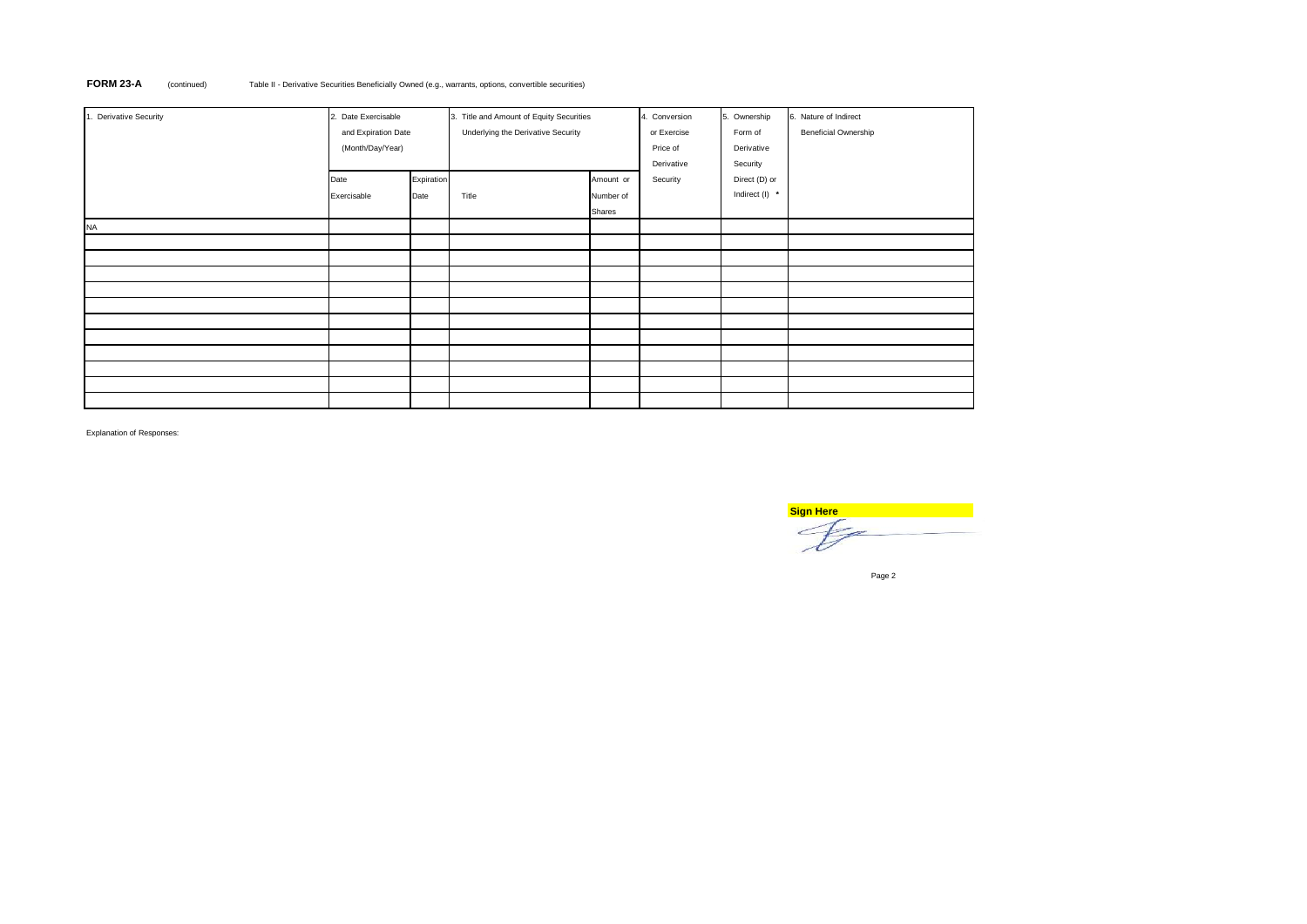# FOR REPORTING PERSONS WHO PREVIOUSLY OWNED 5% OR MORE BUT LESS THAN 10% **DISCLOSURE REQUIREMENTS**

#### **Security and Issuer** Item 1.

State the title of the class of equity securities to which this Form relates and the name and address of the principal executive offices of the issuer of such securities.

#### **Identity and Background** Item 2.

If the person filing this Form is a corporation, partnership, syndicate or other group of persons, state its name, the province, country or other place of its organization, its principal business, the address of its principal office and the information required by (d) and (e) of this Item. If the person filing this statement is a natural person, provide the information specified in (a) through (f) of this Item with respect to such person(s).

a. Name:

- b. Residence or business address:
- c. Present principal occupation or employment and the name, principal business and address of any corporation or other organization in which such employment is conducted:
- d. Whether or not, during the last five years, such person has been convicted in a criminal proceeding (excluding traffic violations or similar misdemeanors) and, if so, give the dates, nature of conviction, name and location of court, any penalty imposed, or other disposition of the case;
- e. Whether or not, during the last five years, such person was a party to a civil proceeding of a judicial or administrative body of competent jurisdiction, domestic or foreign, and as a result of such proceeding was or is subject to any order, judgment or decree, not subsequently reversed, suspended or vacated, permanently or temporarily enjoining, barring, suspending or otherwise limiting involvement in any type of business, securities, commodities or banking; and

f. Citizenship.

#### Item 3. **Purpose of Transaction**

State the purpose or purposes of the acquisition of securities of the issuer. Describe any plans or proposals which the reporting persons may have which relate to or would result in:

- a. The acquisition by any person of additional securities of the issuer, or the disposition of securities of the issuer;
- b. An extraordinary corporate transaction, such as a merger, reorganization or liquidation, involving the issuer or any of its subsidiaries:
- c. A sale or transfer of a material amount of assets of the issuer or of any of its subsidiaries:
- d. Any change in the present board of directors or management of the issuer, including any plans or proposals to change the number or term of directors or to fill any existing vacancies on the board:
- e. Any material change in the present capitalization or dividend policy of the issuer:
- f. Any other material change in the issuer's business or corporate structure:
- g. Changes in the issuer's charter, bylaws or instruments corresponding thereto or other actions which may impede the acquisition of control of the issuer by any person;
- h. Causing a class of securities of the issuer to be delisted from a securities exchange;
- j. Any action similar to any of those enumerated above.